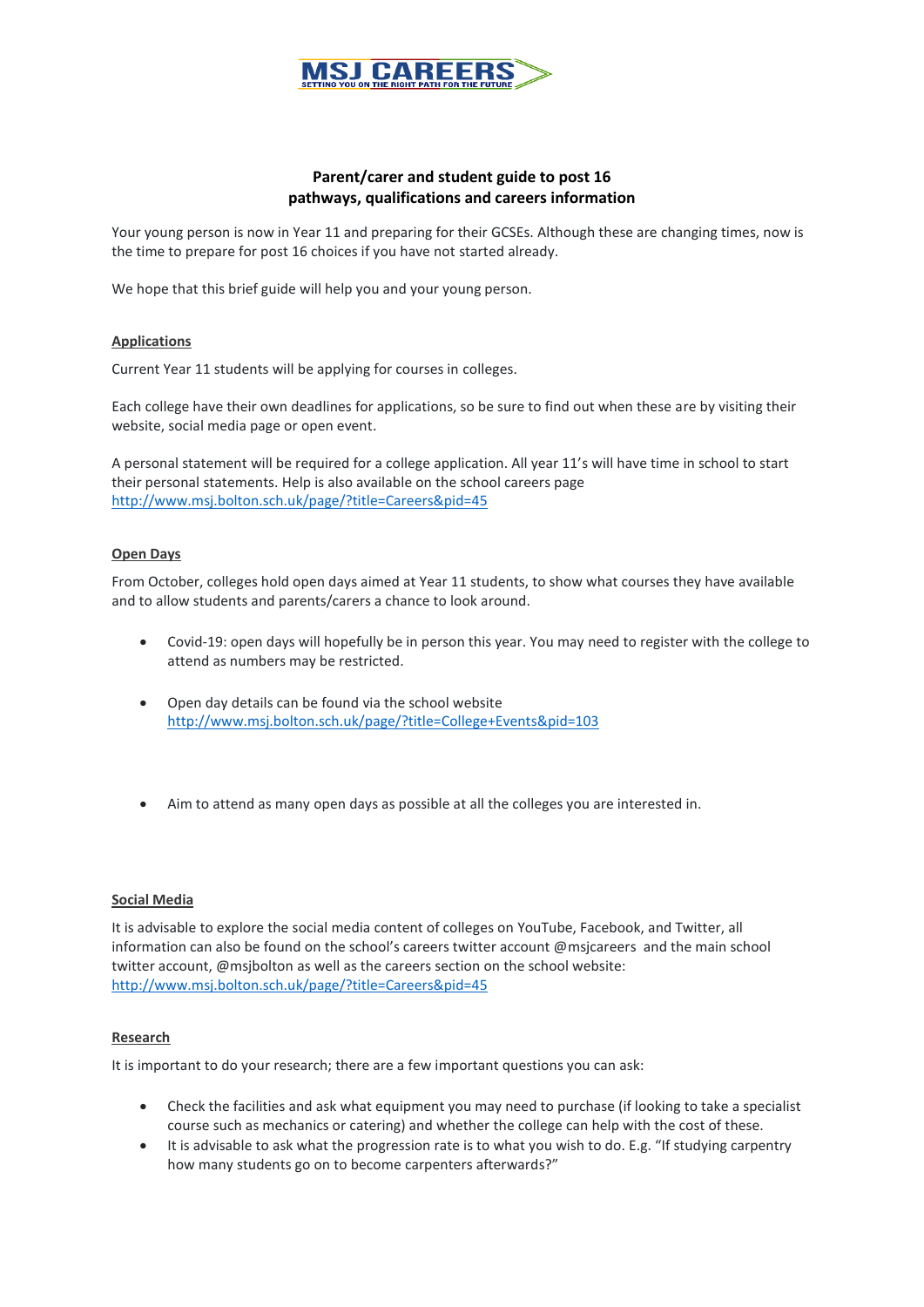

- You can also ask how many students leave once starting their studies, as well as how much support is available.
- You will also need to consider how far you may have to travel, and what bus routes can you take.

#### **Interviews**

Colleges start interviewing students from January onwards, with some running a first-come, first-served process. When they are full, some start a 'waiting list'. It is for this reason that an early application is vital once your young person knows what they wish to study.

Note: there are not always enough places on every course for every student. Some courses are more popular than others, so getting in early can be vital.

The level of course they can apply for will vary, depending on the grades they are predicted by their teachers.

Courses at post 16 vary significantly in depth and breadth, with options available for students with complex SEND requirements, for those with no qualifications (or very few), through to courses for students who are predicted to gain grades 6 or higher at GCSE.

Some courses are very practical and others more exam based.

 Make sure you take a pathway which suits your needs and how you like to learn, whether exams, coursework, vocational or creative.

#### **Pathways**

All students must remain in full time education or training until they are 18 and must continue to study Mathematics and English unless they have achieved GCSE grade 4.

The Government defines full time education and training as

- full time study in a school, college or training provider
- an apprenticeship or traineeship
- full time work or volunteering [20 hours or more] combined with part time accredited study

The pathways open to students are as follows:

#### **A Levels**

Academic based qualifications studied in three/four subjects and examined at the end of a two-year course based on grades A\*-E. They are offered by Further Education colleges and school sixth forms.

A levels can lead to university degrees or higher level apprenticeships offered by employers.

Each college has different entry requirements to allow students to study A levels.

These can be found in their prospectuses or on their web pages. Most will require at least five GCSEs grades 4- 9 including Mathematics and English.

## **BTEC-British and Technology Education Council-qualifications**

BTECs are qualifications linked to an occupational area, for example Construction, Catering, Health and Social Care, or Travel and Tourism. You will choose to study 1 BTEC for the time you are in college. Assessment is continual, involving practical study and coursework rather than based on final examinations. BTEC level 3 is the equivalent to 3 A level's and can lead to university or apprenticeship/employment.